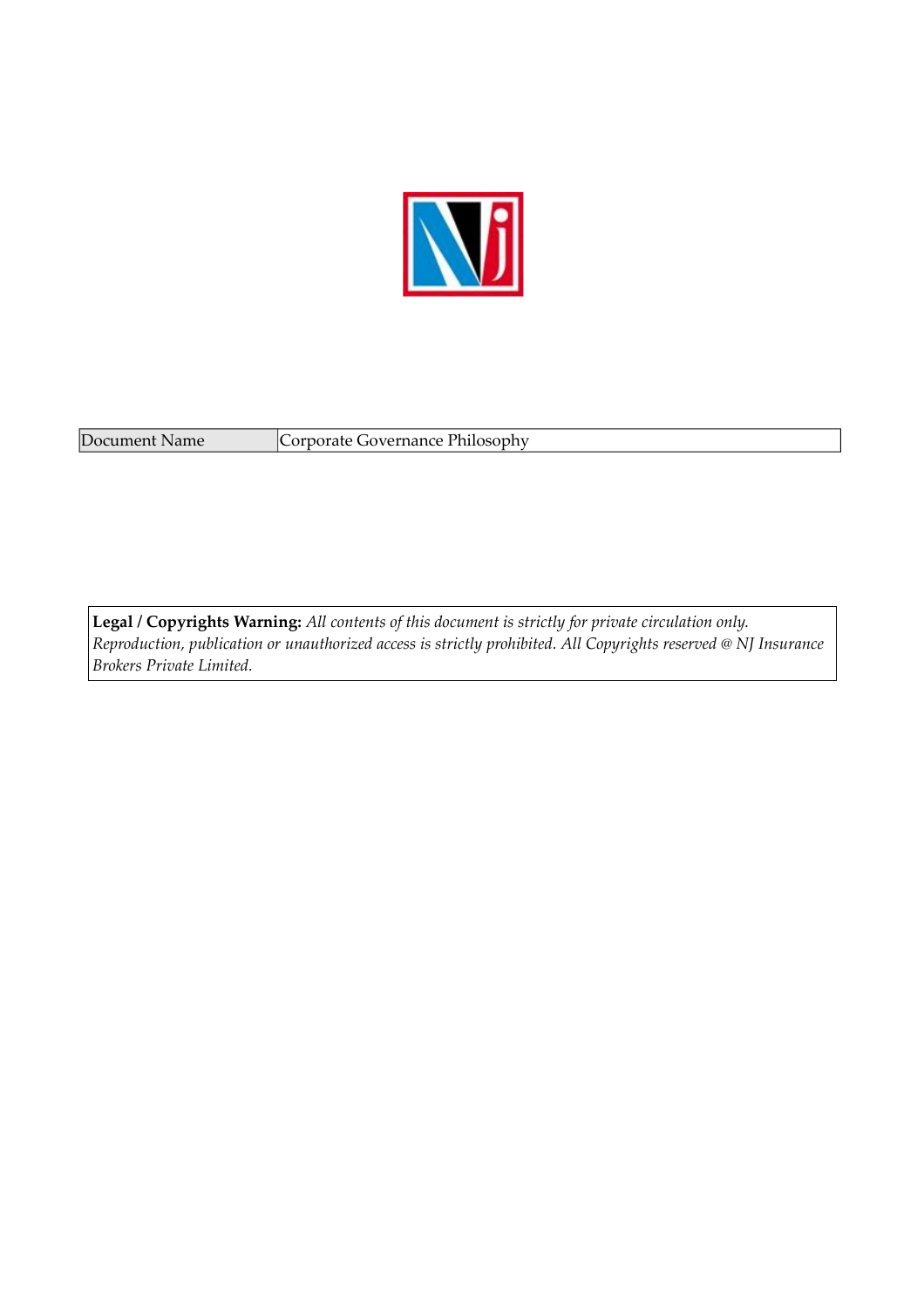## **CORPORATE GOVERNANCE**

Every company is based on certain robust principles which guides it towards its destination. Corporate Governance is one such exercise which helps in paving the way for an honest and ethical work environment. It is not a discipline imposed by a Regulator, but is a culture that guides the Board, Management and Employees to function towards best interest of Stakeholders.

NJ Insurance Brokers Private Limited ('Company'), is committed to practice good Corporate Governance standards in adherence to the IRDA guideline/directions/notifications, MCA guidelines, Companies Act and the Rules made there under. The Company believes that good corporate governance results from sound processes that ensure that the Directors are well supported by accurate and timely information, sufficient time and resources and unrestricted access to management.

The Corporate Governance philosophy stems from the belief that Corporate Governance is a key element in improving efficiency and growth as well as enhancing stakeholder's confidence. Accordingly, the Corporate Governance philosophy has been scripted as under:

*"As a good corporate citizen, the Company is committed to sound corporate practices based on conscience, openness, fairness, professionalism and accountability in building confidence of its various stakeholders in it thereby paving the way for its long term success."*

The company believes in sustainable corporate growth that emanates from the top leadership down through the organisation to the various stakeholders which is reflected in its sound financial system, enhanced market reputation and improved efficiency.

It is based on the belief that the company shall go beyond adherence to regulatory framework. The companies corporate structure, business, operations and disclosure practices have been strictly aligned to our Corporate Governance Philosophy. Transparency, accountability, fairness and intensive communication with stakeholders are integral to our functioning. We believe in system driven performance and performance oriented systems.

We have tried to blend growth and efficiency with governance and ethics. Our Board of Directors, guided by the mission statement, formulate strategies and policies having focus on optimising value for various stakeholders like customers, shareholders and the society at large. At the core of its Corporate Governance practice is the Board, which oversees how the management serves and protects the longterm interests of all the stakeholders of the Company.

Corporate Governance is a reflection of principles entrenched in our values and policies and also embedded in our day to day business practices, leading to value driven growth. We firmly believe, that for our continued success, we will need to adhere to highest standard of corporate behavior towards every stakeholder and the society at large. Over the years, we have strengthened our governance practices, and it is our endeavor to achieve the best in class governance standards benchmarked in the industry. The Company's commitment to the highest levels of Corporate Governance practices predates the Companies Act and the Insurance regulations.